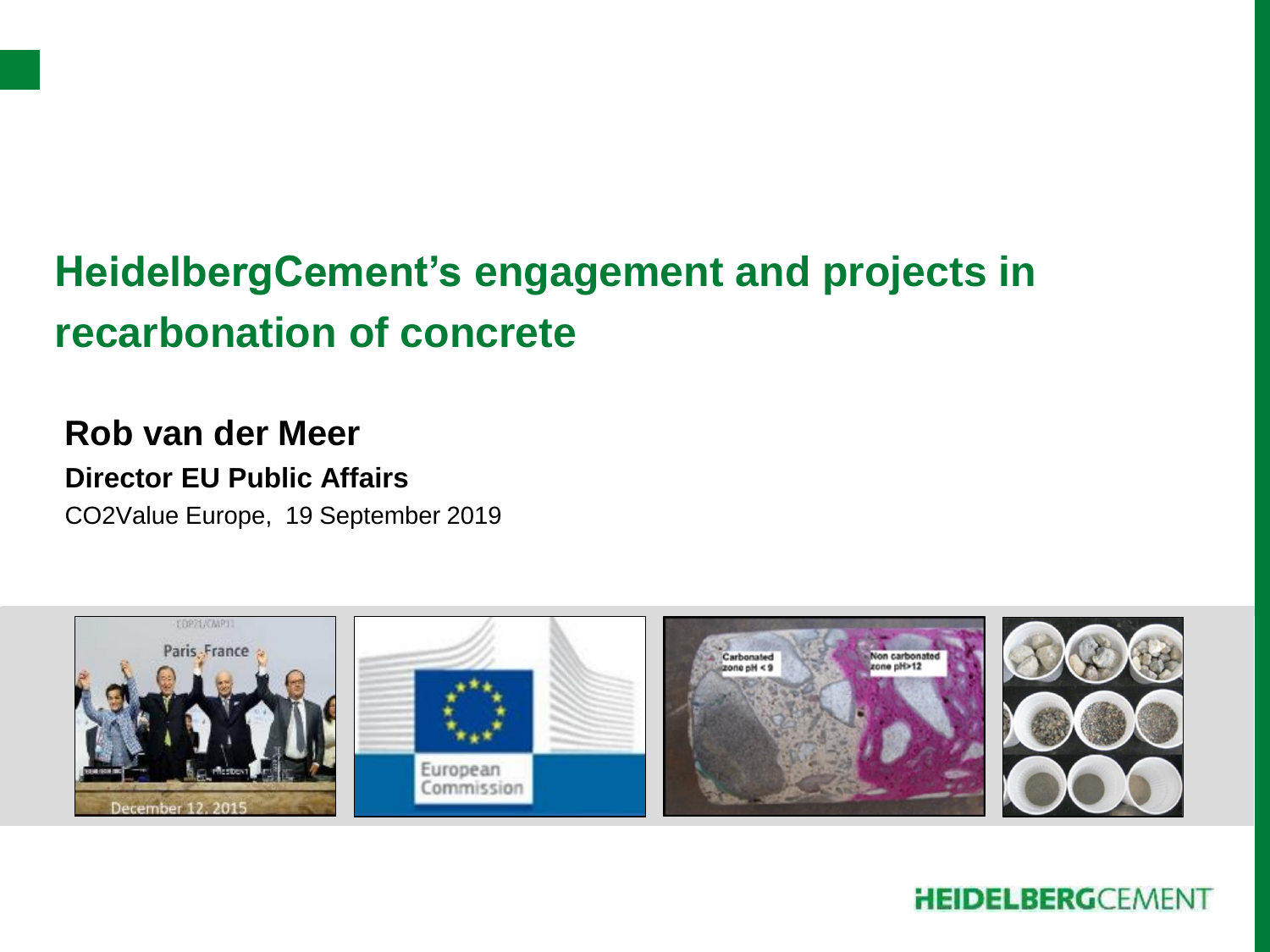# **Cement manufacturing explained in 1 minute**

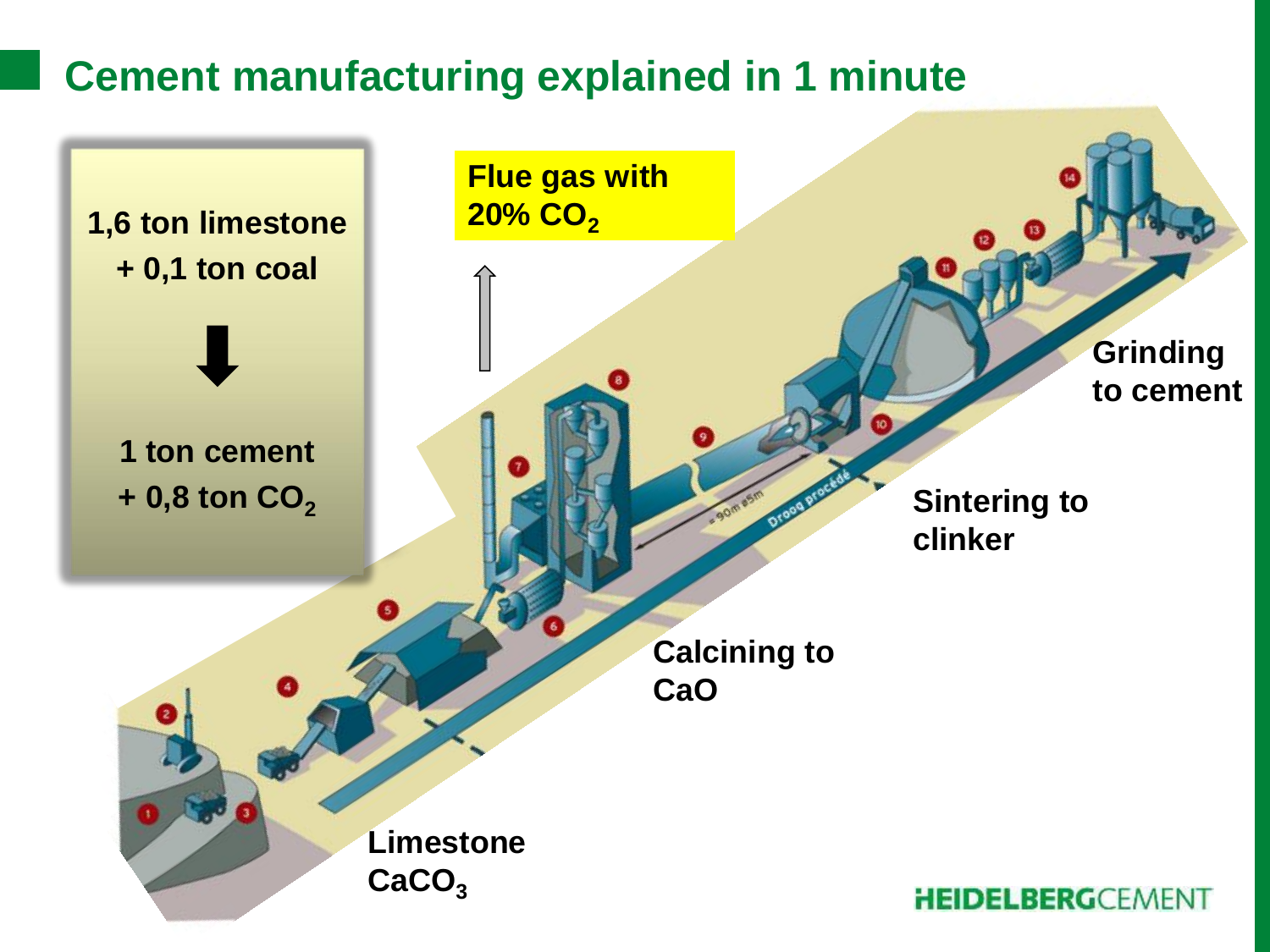# **HeidelbergCement Vision 2050**

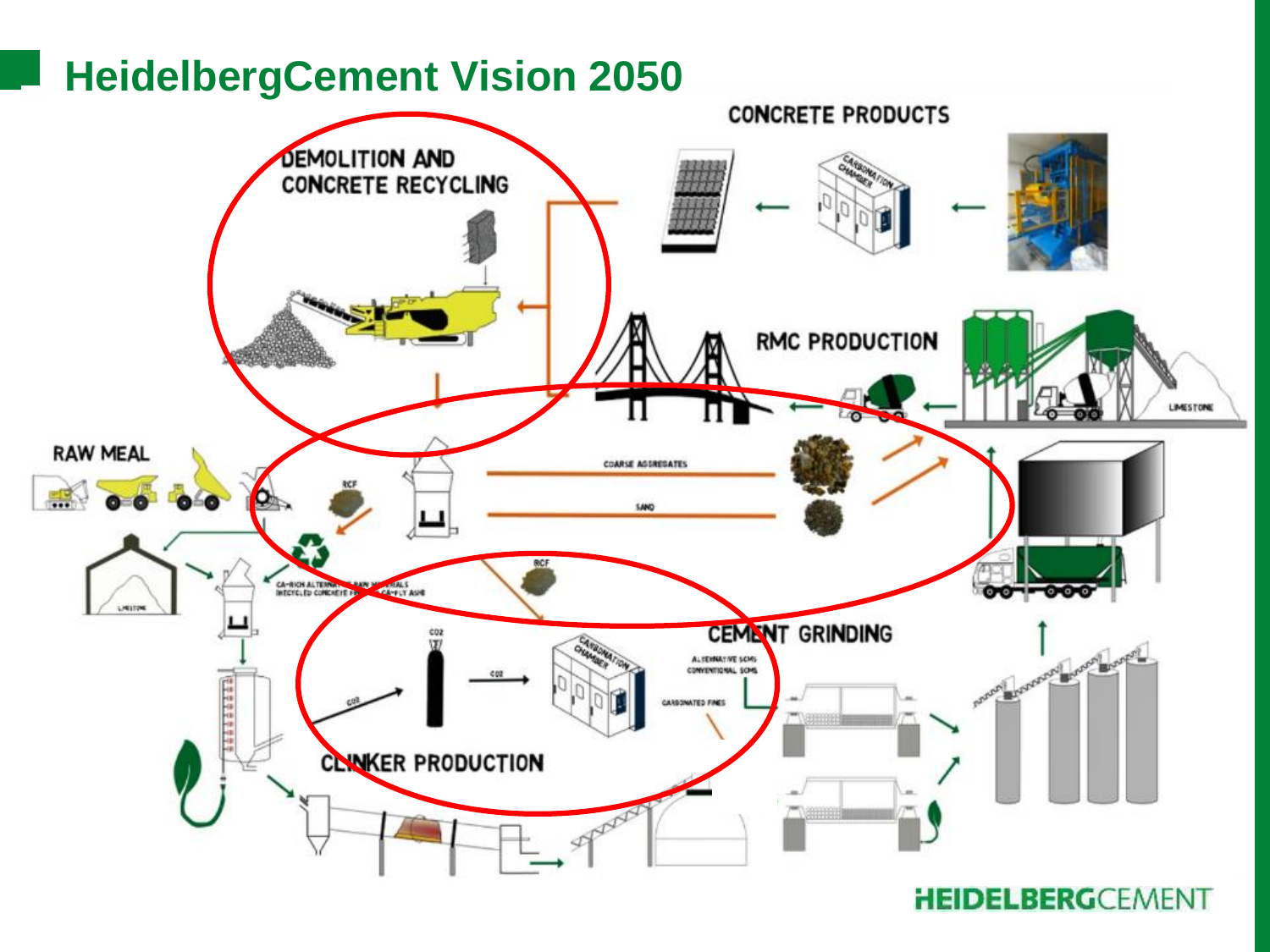# Using natural minerals and by-products for carbonation: **CO2MIN**

BMBF-funded program  $(3 \text{ m}\epsilon)$  with next project partners

- HeidelbergCement (HTC Global R&D)
- RWTH Aachen present with 5 institutes
- IASS Potsdam (Stakeholders + LCA)
- Minerals to be investigated:
	- $\triangleright$  Natural: basalt, olivine
	- III. Life Cycle Assessment, Social Acceptability By-products: steel-slag, concrete fines
- Focus points:
	- How much and how fast can  $CO<sub>2</sub>$  be sequestered
	- Value of generated products (chemical and physical properties)
	- Energy-balance, LCA and economic aspects

#### **HEIDELBERGCEMENT**

**Product Conditioning** 

O Product Characterization and Evaluation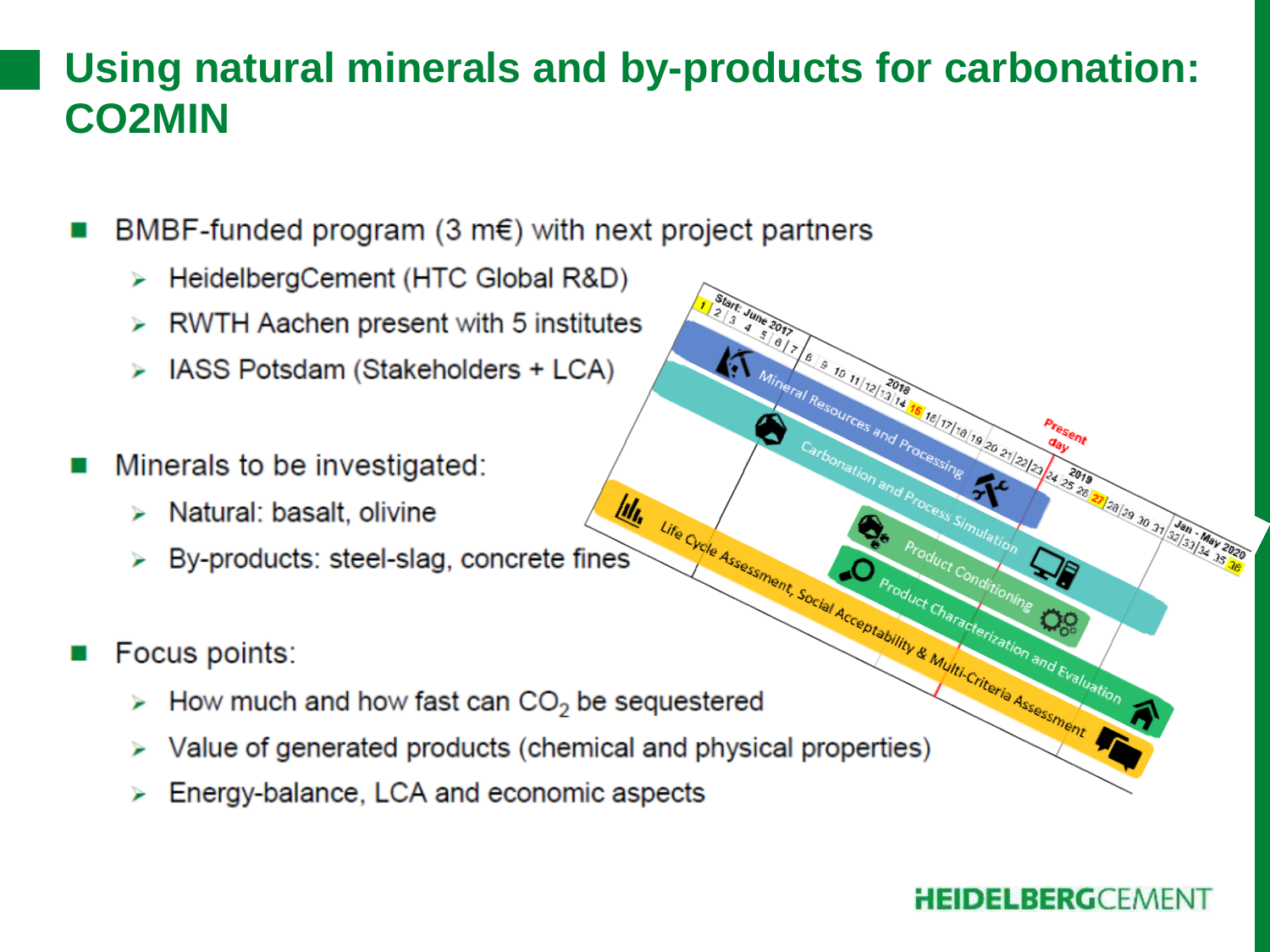### **Re-carbonation in concrete**

#### **Theoretical re-carbonation quantity**

| Material             | $CO2theor$ (kg/kg) |
|----------------------|--------------------|
| Quick lime           | 0.785              |
| CEM I                | 0.5                |
| CEM I fully hydrated | 0.35               |
| Slag (typical)       | 0.3                |

Max  $CO<sub>2</sub>$  uptake linked to CaO + MgO % in material CEM I maximum binds **0.5 kg CO<sup>2</sup> /kg cement**  This equals to all  $\mathsf{CO}_2$  released by limestone during calcination!

#### **Re-carbonation speed in mm/year0.5**

| <b>Concrete strength</b><br>(cylinder= | < 15 MPa                    | 15<br>to<br>20 MPa |
|----------------------------------------|-----------------------------|--------------------|
| <b>Parameters</b>                      | Value of k-factor, in mm/ye |                    |
| Civil<br>engineering<br>structures     |                             |                    |
| <b>Exposed to rain</b>                 |                             | 2.7                |
| Sheltered from rain                    |                             | 6.6                |
| In ground =                            |                             | 1.1                |
| <b>Buildings</b>                       |                             |                    |
| Outdoor                                |                             |                    |
| Exposed to rain                        | 5.5                         | 2.7                |
| Sheltered from rain                    | 11                          | 6.6                |
| Indoor in dry climate o                |                             |                    |
| With cover b                           | 11.6                        | 6.9                |
| Without                                | 16.5                        | 9.9                |

Carbonation penetration 'only' 1-16 mm/year $0.5$  at:

- atmospheric conditions (P, T, humidity)
- ambient air:  $0.04\%$  CO<sub>2</sub>

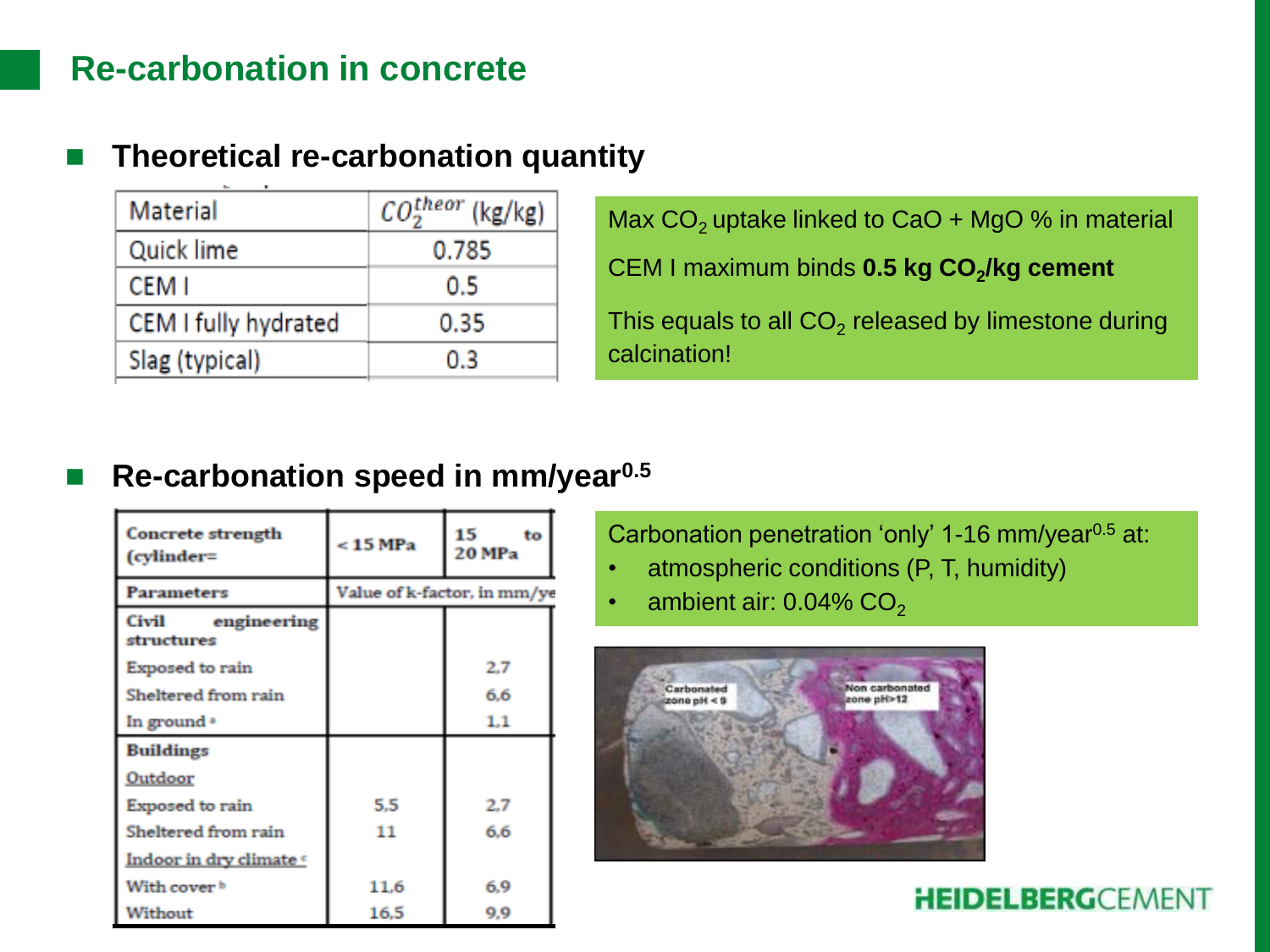### **Re-carbonation in fresh concrete**

### **Quantitative example: NL – hollow floor structures**

| Vloerproducten<br>a.                                                                             | Woningbouw<br>(overspanning 5-6 m.) | Overige (kantoren etc.)<br>(overspanning 6-14 m.) |
|--------------------------------------------------------------------------------------------------|-------------------------------------|---------------------------------------------------|
| Breedplaatvloer<br>p.<br>τ<br>$+4$                                                               | 5,5                                 | 0,5                                               |
| Kanaalplaatvloer<br>$\overline{a}$<br>$2 - 1$<br>v.<br>×<br>÷.<br>×<br>$\sim$<br>$\sim$ $\Delta$ | 2,5<br>m                            | 2,0                                               |
| Ribben vloer<br>T.<br>1.597.741<br>ਿੱ<br>N. Gentler<br>- 4<br>×<br>Ŧ<br>- 4                      | 1,0                                 | 1,0                                               |
| Combinatievioer                                                                                  | 1,5                                 | 0.1                                               |
| Diversen                                                                                         | 0,2                                 | 0.9                                               |
| TOTAAL                                                                                           | 10,7                                | 4,5                                               |

Tabel 5.1. De markt van prefabyloeren (in  $m^2$  x 10<sup>6</sup>), gemiddelde over de periode 1995 - 2000; Ref. [22].

### **Market size hollow floor NL**

- 4.5 million m<sup>2</sup> floor / year
- 4% of cement use in NL

### **Re-carbonation potential**

- "Canal"-floor 36%
- **Massive floor** 5%

# **NL impact potential: - 1.5% !**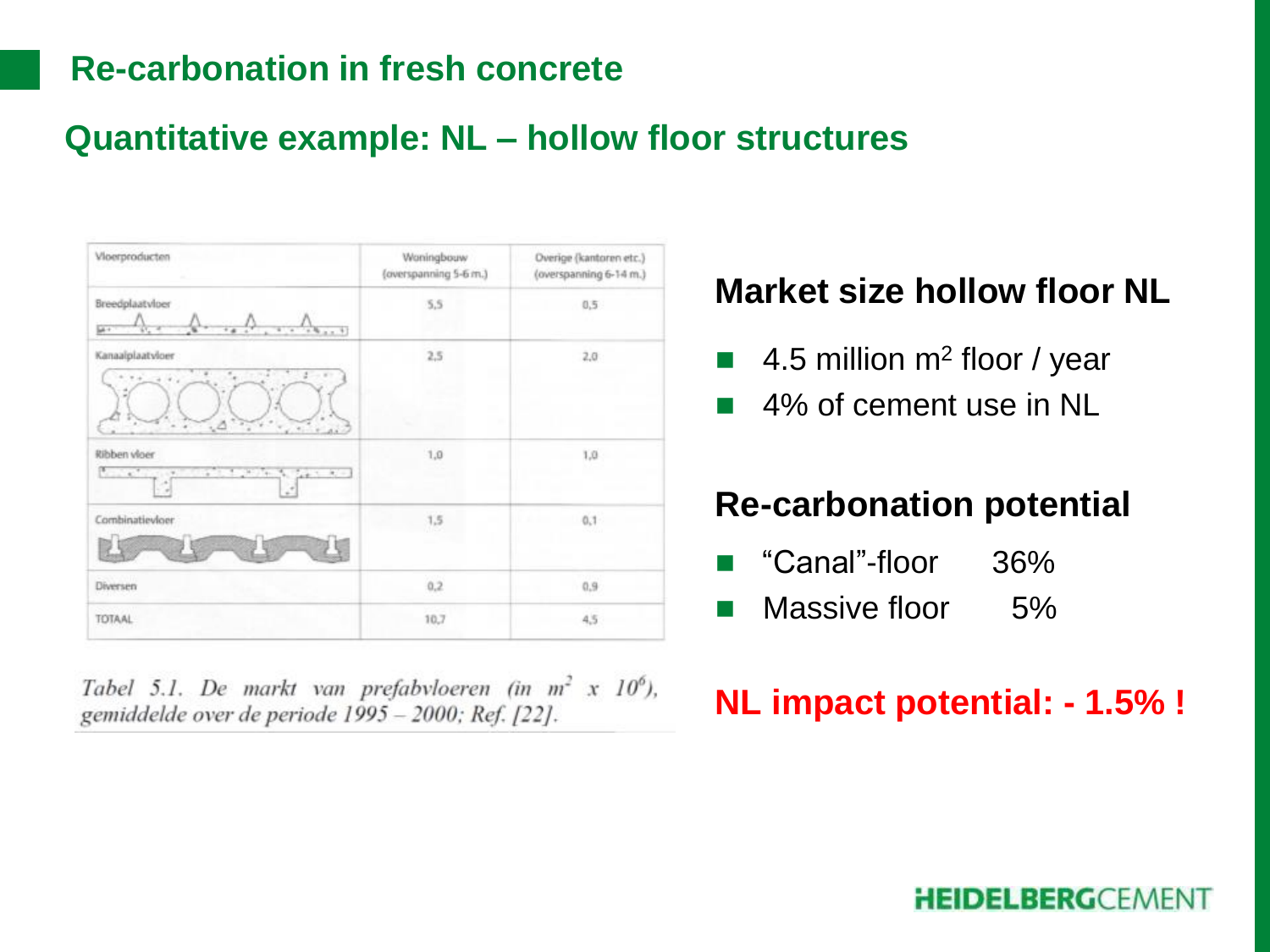### **Re-carbonation in fresh concrete**

Investigate potential of accelerating re-carbonation of cement in concrete by design optimization and curing casted concrete products in a  $\mathsf{CO}_2\text{-rich}$  atmosphere.

#### **Key success factors**

- Performance of concrete product during its lifetime
- Analyse largest benefit towards climate change
	- **Natural carbonation during lifetime**
	- Accelerated carbonation at production in workshop
- $-$  Adapt product design to CO $_2$ -uptake potential
- Collaboration in the supply chain

### **Unique aspects for CCU**

- Applying known technologies and equipment
- Existing markets, no regulation barriers
- Limited need for (green) electricity





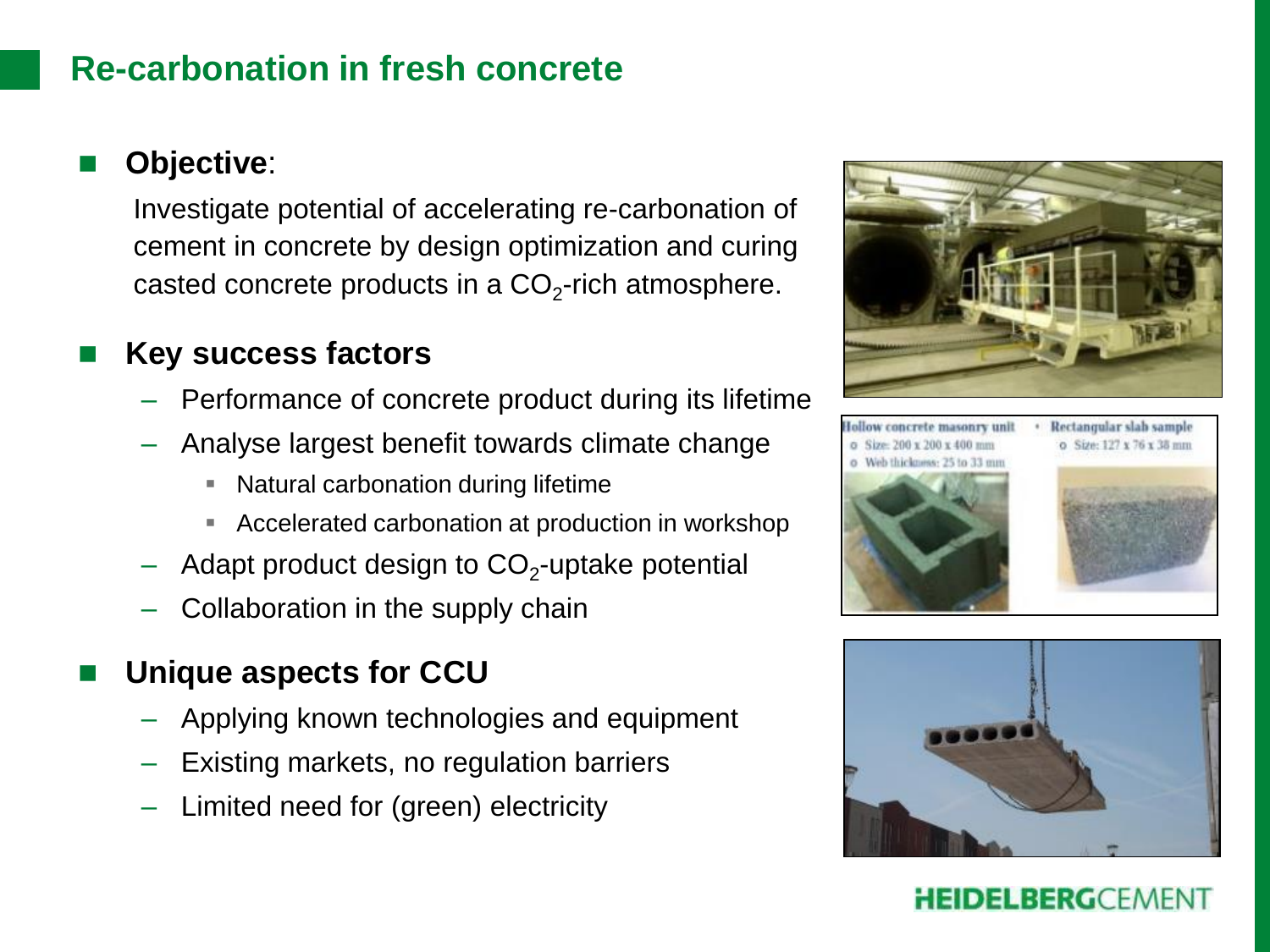# **Recarbonation of concrete fines: what is needed ?**

# **Technology**

- Energy-efficient crushing/separation
- Start-ups are active
- Large equipment manufacturers are also focussing on it



# **Logistics**

- Transport from fines to the cementplant
- Or transport of CO2 to recycling site

# **Regulation**

- Ban on landfilling of concrete
- Promote complete recycling including the concrete fines